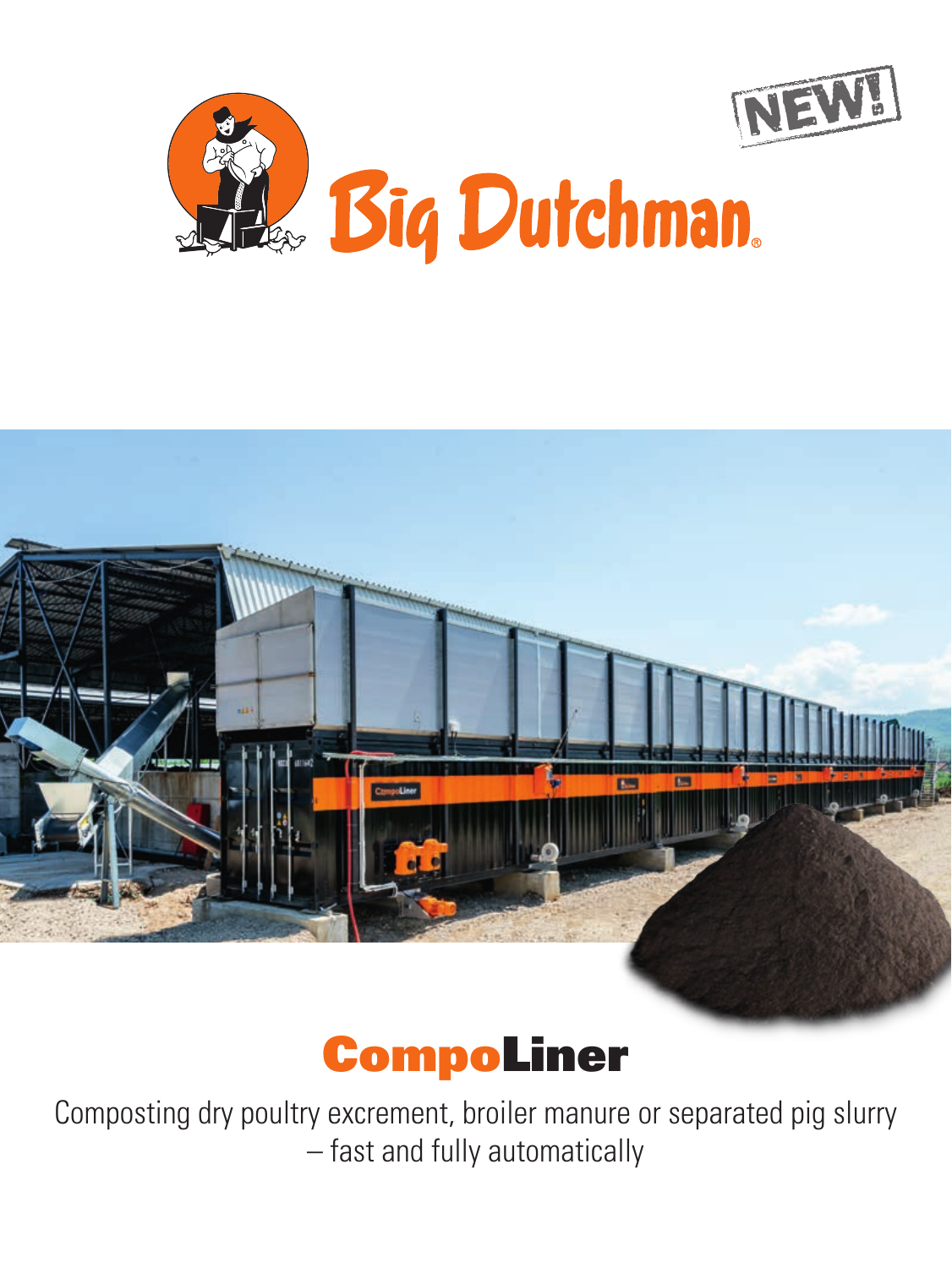## CompoLiner **A complete system that comes ready to be connected**

CompoLiner is an innovative composting system newly developed by Big Dutchman with the following benefits:

- $\Theta$  easy handling;
- $\bullet$ guided, fully automatic process control;
- $\bullet$ easy adaptability to the amount of material to be composted;
- $\bullet$ quick and easy installation.

During the composting process, microorganisms degrade organic material such as dry poultry excrement, broiler manure or separated slurry in an aerobic environment. The dry matter content should be at least 30 percent. The final product is compost: a valuable, organic fertiliser that has good plant availability and that can be used for general

soil improvement in horticulture and agriculture. It can also be pelletised. Let our experts advise you on how to best meet your individual needs.



CompoLiner – view of the filling side and the maintenance position of the lane turner

## **How CompoLiner works**

An automatic conveying system or a wheel loader transports the input material to the filling side. The lane turner ensures that the input material is milled, homogenised and conveyed to the discharging auger. The lane turner can move freely along the entire system length. A specially developed aerated floor is

responsible for the directed supply of oxygen. A compressor continuously guides the fresh air and thus the oxygen required for degradation into the material. Temperature and oxygen content in the compost are permanently measured by a sensor. The composting process therefore automatically takes place

under ideal oxygen and temperature conditions. After a specific storage period that depends on the composted material, an auger discharges the compost at the other end of the container.





Filling side and parking position of the lane turner View from below of the lane turner in its parking position – easy maintenance



A compressor forces fresh air into the material to be composted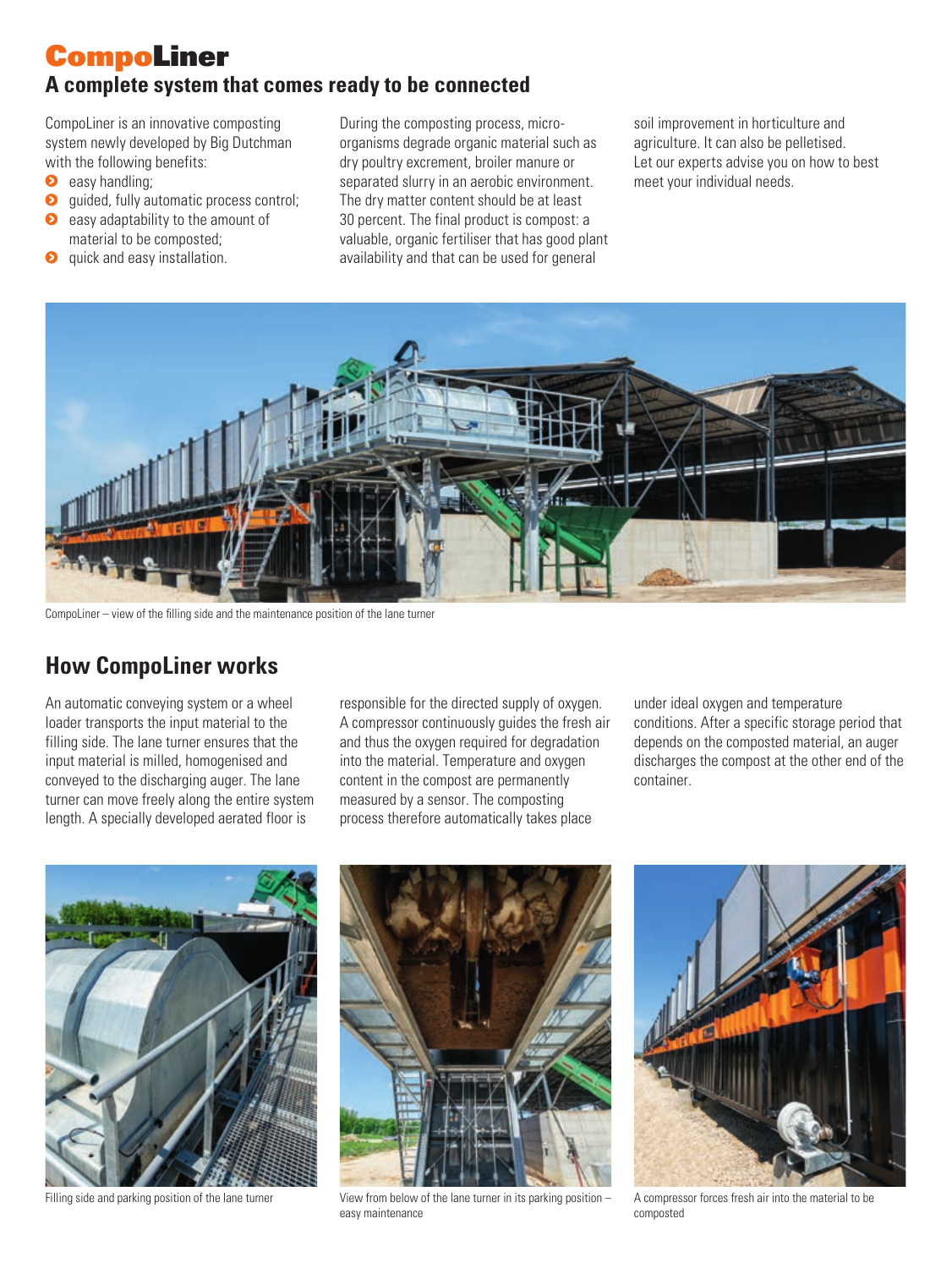



A lane turner mills and homogenises the material removes conveying auger removes the finished compost Control cabinet for fully automatic control



## **Control**

The composting process in CompoLiner is of course fully automatic. An important factor is the directed supply of atmospheric oxygen. which the microorganisms need to degrade the organic material. In combination with the

actions of the lane turner, the decomposing material is turned into compost. Sensors continuously determine the temperature and the oxygen concentration in the decomposing material. This ensures that conditions are

always perfect for a continuous composting process.



Lane turner with current position of the milling drum Display of the individual CompoLiner modules Display of important system status information

Exhaust air cleaner (optional)







### **Features**

- $\vee$  modular design: the basic version consists of two 40-foot containers that also serve as end sets;
- $\vee$  up to six additional 40-foot containers can be installed between the end sets for a total capacity between 80 and 360 m<sup>3</sup> and approx. 50,000 up to 200,000 layers;
- $\vee$  a control cabinet in the rear end set controls the system;
- good resistance to corrosion because the entire system's interior is lined with stainless steel;
- $\vee$  emissions are extracted centrally, use of an exhaust air cleaner is recommended.